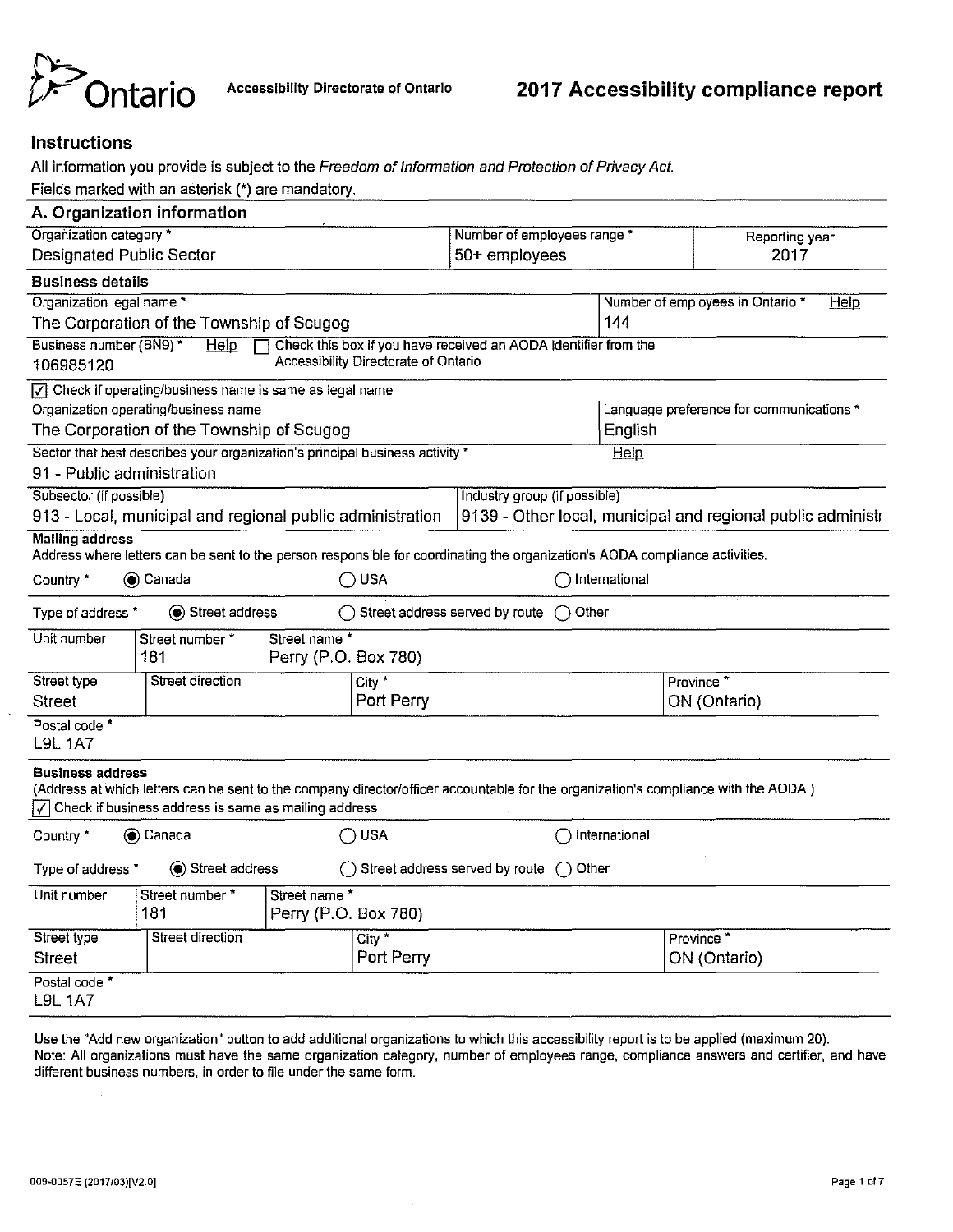

| Organization category Designated Public Sector                                                                                                                                                                                                                                                          | Number of employees range 50+                     |               |
|---------------------------------------------------------------------------------------------------------------------------------------------------------------------------------------------------------------------------------------------------------------------------------------------------------|---------------------------------------------------|---------------|
| Filing organization legal name The Corporation of the Township of Scugog                                                                                                                                                                                                                                |                                                   |               |
| Filing organization business number (BN9) 106985120                                                                                                                                                                                                                                                     |                                                   |               |
| Fields marked with an asterisk (*) are mandatory.                                                                                                                                                                                                                                                       |                                                   |               |
| B. Understand your accessibility requirements                                                                                                                                                                                                                                                           |                                                   |               |
| Before you begin your report, you can learn about your accessibility requirements at ontario.ca/accessibility                                                                                                                                                                                           |                                                   |               |
| Additional accessibility requirements apply if you are:<br>· a municipality                                                                                                                                                                                                                             |                                                   |               |
| • an education institution (e.g. school board, college, university or school)                                                                                                                                                                                                                           |                                                   |               |
| • a producer of education material (e.g. textbooks)                                                                                                                                                                                                                                                     |                                                   |               |
| • a library board                                                                                                                                                                                                                                                                                       |                                                   |               |
| C. Accessibility compliance report questions                                                                                                                                                                                                                                                            |                                                   |               |
| <b>Instructions</b><br>Please answer each of the following compliance questions. Use the Comments box if you wish to comment on any response.                                                                                                                                                           |                                                   |               |
| If you need help with a specific question, click the help links which will open in a new browser window. Use the link on the left to view the<br>relevant AODA regulations and the link on the right to view relevant accessibility information resources.<br>Make your employment practices accessible |                                                   |               |
| 1. Does your organization notify its employees and the public about the availability of accommodations<br>during the recruitment process? *                                                                                                                                                             | (●) Yes                                           | $\bigcirc$ No |
| Read O. Reg. 191/11 s.22 - 24: Recruitment                                                                                                                                                                                                                                                              | Learn more about your requirements for question 1 |               |
| Comments for<br>question 1                                                                                                                                                                                                                                                                              |                                                   |               |
| 2. Does your organization provide employees with updated information about its policies to support<br>employees with disabilities? *                                                                                                                                                                    | (● Yes                                            | $\bigcap$ No  |
| Read O. Reg. 191/11 s.25: Informing employees of supports                                                                                                                                                                                                                                               | Learn more about your requirements for question 2 |               |
| Comments for<br>question 2                                                                                                                                                                                                                                                                              |                                                   |               |
| 3. When requested, does your organization provide employees with disabilities information in an accessible<br>format or with communication supports? *                                                                                                                                                  | ◉ Yes                                             | $\bigcirc$ No |
| Read O. Reg. 191/11 s.26: Accessible formats and communication supports for employees Learn more about your requirements for question 3                                                                                                                                                                 |                                                   |               |
| Comments for<br>question 3                                                                                                                                                                                                                                                                              |                                                   |               |

 $\epsilon$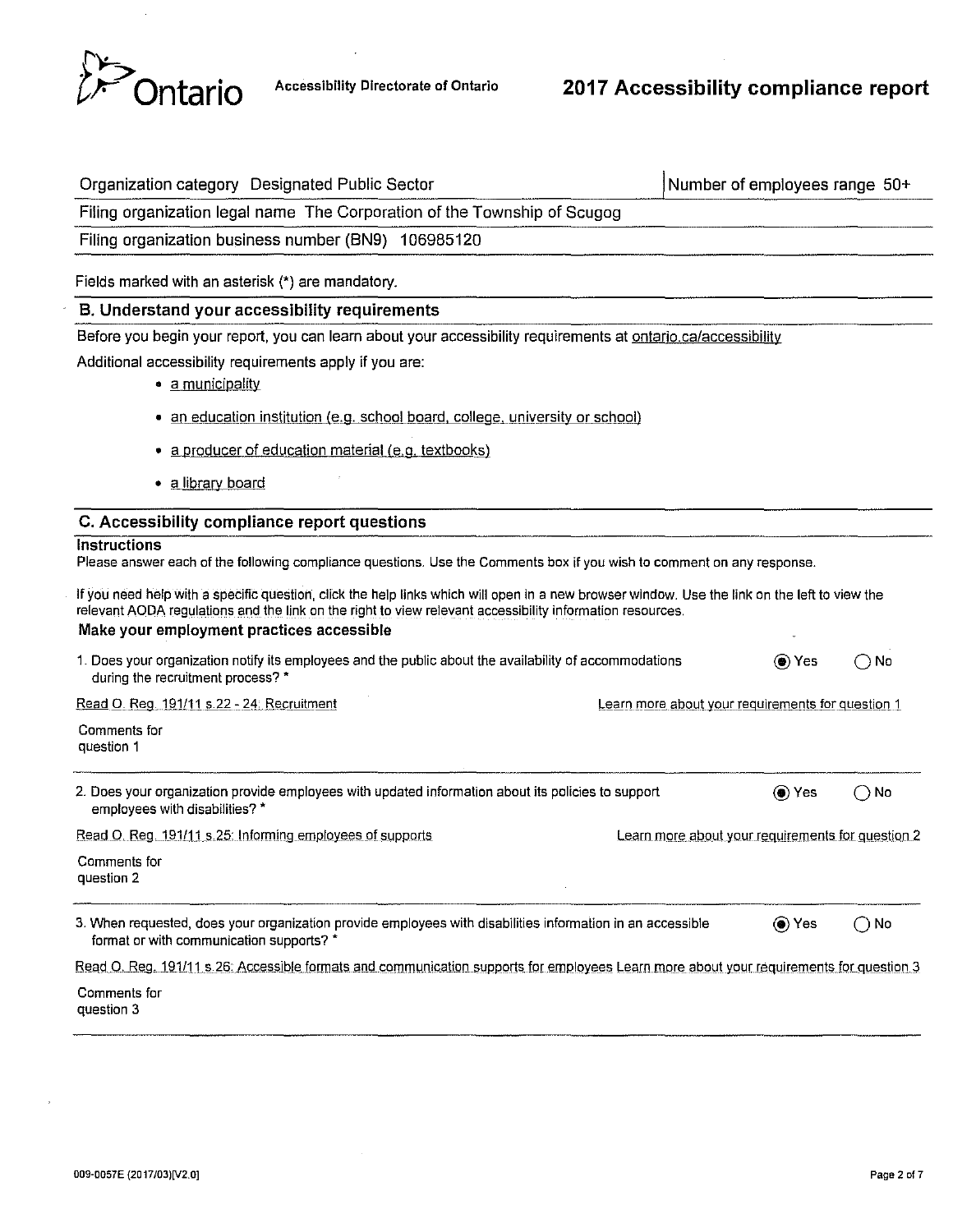| 4. Does your organization prepare individualized workplace emergency response information for<br>employees with disabilities? *                                                                                                                                    | (● Yes        | ∩ No          |
|--------------------------------------------------------------------------------------------------------------------------------------------------------------------------------------------------------------------------------------------------------------------|---------------|---------------|
| Read O. Reg. 191/11 s.27: Workplace emergency response information<br>Learn more about your requirements for question 4                                                                                                                                            |               |               |
| Comments for<br>question 4                                                                                                                                                                                                                                         |               |               |
| Make new or redeveloped public spaces accessible<br>5. Since January 1, 2016, has your organization constructed new or redeveloped existing recreational trails<br>that you intend to maintain? *<br>(if Yes, you will be required to answer additional questions) | ( ) Yes       | () No         |
| Read O. Reg. 191/11 Part IV.1: Design of Public Spaces Standards - Definitions<br>Learn more about your requirements for question 5                                                                                                                                |               |               |
| 5.a. Did your organization consult with the public and persons with disabilities prior to constructing new<br>or redeveloping existing recreational trails as outlined in the s.80(8) of the Integrated Accessibility<br>Standards Regulation (IASR)? *            | ( ) Yes       | ∩No           |
| Read O. Reg. 191/11 s.80(8): Consultation, recreational trails.<br>Learn more about your requirements for question 5.a                                                                                                                                             |               |               |
| Comments for<br>question 5.a                                                                                                                                                                                                                                       |               |               |
| 5.b. Does your organization ensure that its new or redeveloped recreational trails meet the technical<br>requirements as outlined s.80(9) of the IASR? *                                                                                                           | Yes           | $\bigcirc$ No |
| Read O. Reg. 191/11 s.80(9): Technical requirements for trails<br>Learn more about your requirements for question 5.b                                                                                                                                              |               |               |
| Comments for<br>question 5.b                                                                                                                                                                                                                                       |               |               |
| 6. Since January 1, 2016, has your organization constructed new or redeveloped existing beach access<br>routes that you intend to maintain? *<br>(if Yes, you will be required to answer additional questions)                                                     | $\supset$ Yes | $\odot$ No    |
| Read O. Reg. 191/11 Part IV.1: Design of Public Spaces Standards - Definitions<br>Learn more about your requirements for question 6                                                                                                                                |               |               |
| 6.a. Does your organization ensure that its new or redeveloped beach access routes meet the technical<br>requirements as outlined in IASR s 80(10)? *                                                                                                              | Yes           | $\bigcap$ No  |
| Read O. Reg. 191/11 s.80(10): Technical requirements for beach access routes<br>Learn more about your requirements for question 6.a                                                                                                                                |               |               |
| Comments for<br>question 6.a                                                                                                                                                                                                                                       |               |               |
| 7. Do your new or redeveloped recreational trail and/or beach access routes include boardwalks? *<br>(if Yes, you will be required to answer additional questions)                                                                                                 | ( ) Yes       | $\bigcap$ No  |
| 7.a. Where new or redeveloped recreational trails and/or beach access routes have a boardwalk, does<br>the boardwalk meet the technical requirements as outlined in s.80(12) of the IASR? *                                                                        | ( ) Yes       | $\bigcirc$ No |
| Learn more about your requirements for question 7 a<br>Read O. Reg. 191/11 s.80(12): Boardwalks                                                                                                                                                                    |               |               |
| Comments for<br>question 7.a                                                                                                                                                                                                                                       |               |               |

 $\downarrow$ 

 $\hat{\mathcal{S}}$ 

 $\overline{\phantom{a}}$ 

 $\sim 10^7$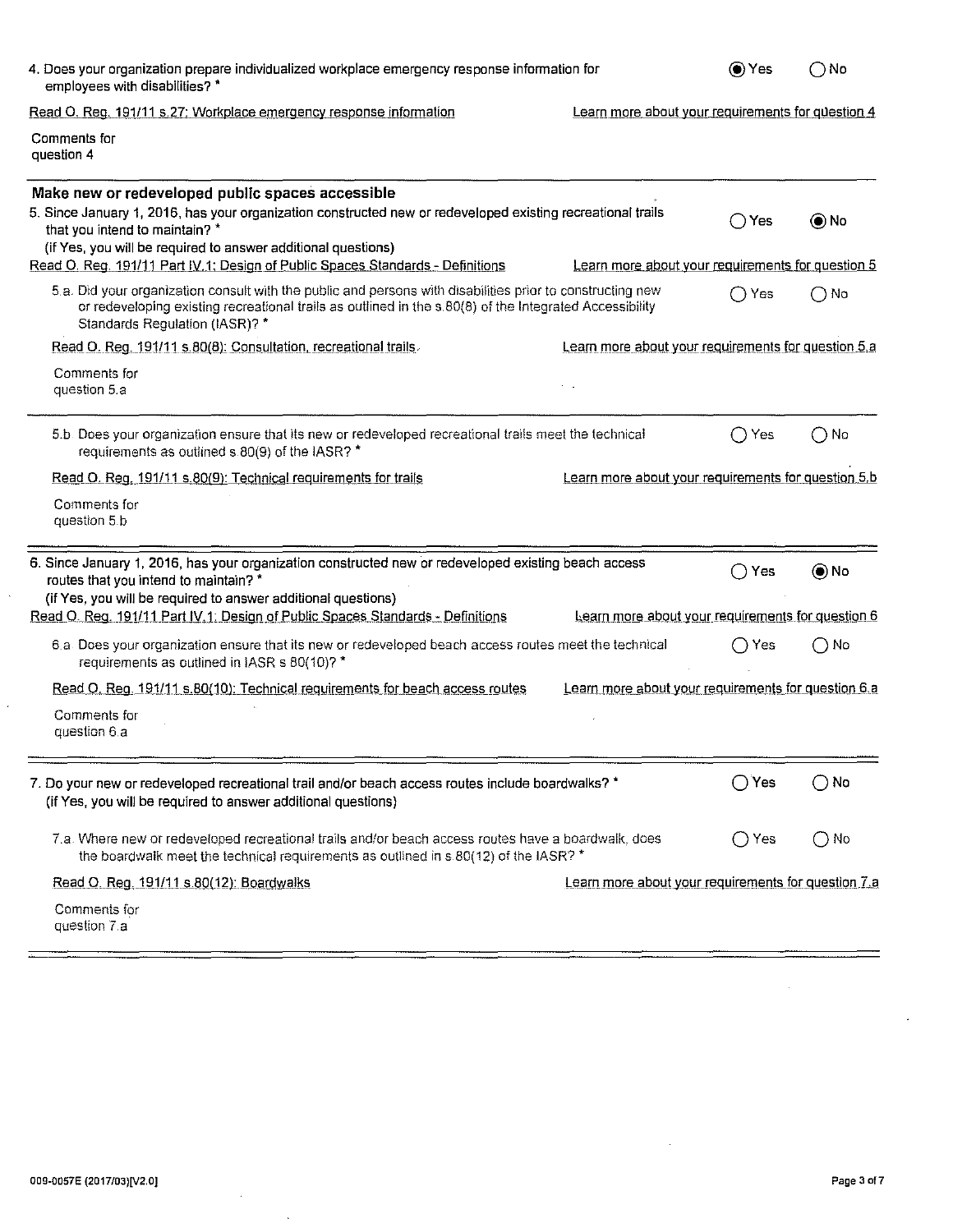| 8. Do your new or redeveloped recreational trails and/or beach access routes include ramps? *<br>(if Yes, you will be required to answer additional questions)                                                                                                                                                                                                                       |                                                      | $\bigcap$ Yes | $\bigcirc$ No       |
|--------------------------------------------------------------------------------------------------------------------------------------------------------------------------------------------------------------------------------------------------------------------------------------------------------------------------------------------------------------------------------------|------------------------------------------------------|---------------|---------------------|
| Read O. Reg. 191/11 s.80(13): Ramps                                                                                                                                                                                                                                                                                                                                                  | Learn more about your requirements for question 8    |               |                     |
| 8.a. Where new or redeveloped recreational trails and/or beach access routes have a ramp, does the<br>ramp meet the technical requirements as outlined in s.80(13) of the IASR? *                                                                                                                                                                                                    |                                                      | i Yes         | $\bigcap$ No        |
| Read O. Reg. 191/11 s.80(13): Ramps                                                                                                                                                                                                                                                                                                                                                  | Learn more about your requirements for question 8.a  |               |                     |
| Comments for<br>question 8.a                                                                                                                                                                                                                                                                                                                                                         |                                                      |               |                     |
| 9. Since January 1, 2016, has your organization constructed new or redeveloped existing outdoor public<br>use eating areas that you intend to maintain? *<br>(if Yes, you will be required to answer additional questions)<br>Read O. Reg. 191/11 s.80(17): Outdoor public use eating areas, general requirements                                                                    | Learn more about your requirements for question 9    | ( ) Yes       | $\circledbullet$ No |
| 9.a. Does your organization ensure that where they construct or redevelop outdoor public use eating<br>areas that they meet the requirements as outlined in s.80(17) of the IASR? *                                                                                                                                                                                                  |                                                      | $\bigcap$ Yes | ∩No                 |
| Read O. Reg. 191/11 s.80(17): Outdoor public use eating areas, general requirements Learn more about your requirements for question 9.a                                                                                                                                                                                                                                              |                                                      |               |                     |
| Comments for<br>question 9.a                                                                                                                                                                                                                                                                                                                                                         |                                                      |               |                     |
| 10. Since January 1, 2016, has your organization constructed new or redeveloped existing outdoor play<br>spaces that you intend to maintain? *<br>(if Yes, you will be required to answer additional questions)                                                                                                                                                                      |                                                      | O Yes         | $\bigcirc$ No       |
| 10.a. When constructing new or redeveloping existing outdoor play spaces, did your organization<br>consult with the public and persons with disabilities on the needs of children and caregivers, and if<br>you represent a municipality did your organization consult with the accessibility advisory committee<br>where one was established as outlined in s.80(19) of the IASR? * |                                                      | () Yes        | $\bigcap$ No        |
| Read O. Reg. 191/11 s.80(19); Outdoor play spaces, consultation requirements                                                                                                                                                                                                                                                                                                         | Learn more about your requirements for question 10 a |               |                     |
| Comments for This was several years in the making and most of the funds were raised by the local kids. The<br>question 10.a Township provided several opportunities for input from the public on this matter.                                                                                                                                                                        |                                                      |               |                     |
| 10.b. Did your organization incorporate accessibility features when constructing a new or redeveloping<br>an existing play space as outlined in s.80(20a) of the IASR? *                                                                                                                                                                                                             |                                                      | (●) Yes       | $\bigcap$ No        |
| Read O. Reg. 191/11 s.80(20a): Outdoor play spaces, accessibility in design                                                                                                                                                                                                                                                                                                          | Learn more about your requirements for question 10.b |               |                     |
| Comments for The outdoor play space is a local skatepark, it is wide open and can be easily maneuvered<br>question 10.b around the ramps.                                                                                                                                                                                                                                            |                                                      |               |                     |
| 10.c. Does your organization's new or redeveloped play spaces have a firm ground surface as outlined<br>in s.80(20b) of the IASR? *                                                                                                                                                                                                                                                  |                                                      | (● Yes        | $\bigcirc$ No       |
| Read O. Reg. 191/11 s.80(20b): Outdoor play spaces, accessibility in design                                                                                                                                                                                                                                                                                                          | Learn more about your requirements for question 10.c |               |                     |
| Comments for cement pad                                                                                                                                                                                                                                                                                                                                                              |                                                      |               |                     |
| 11. Since January 1, 2016, has your organization constructed new or redeveloped existing exterior paths of<br>travel that you intend to maintain? *<br>(if Yes, you will be required to answer additional questions)                                                                                                                                                                 |                                                      | Yes<br>()     | $\circledcirc$ No   |
| 11.a. Where applicable, do your newly constructed or redeveloped exterior paths of travel meet the<br>technical and general requirements as outlined in $s.80(21) - 80(31)$ of the IASR?                                                                                                                                                                                             |                                                      | ∣Yes<br>()    | $\bigcap$ Na        |
| Read O. Reg. 191/11 s. 80(21) - 80(31): Exterior Paths of Travel                                                                                                                                                                                                                                                                                                                     | Learn more about your requirements for question 11.a |               |                     |
| Comments for<br>question 11.a                                                                                                                                                                                                                                                                                                                                                        |                                                      |               |                     |

 $\bar{z}$ 

÷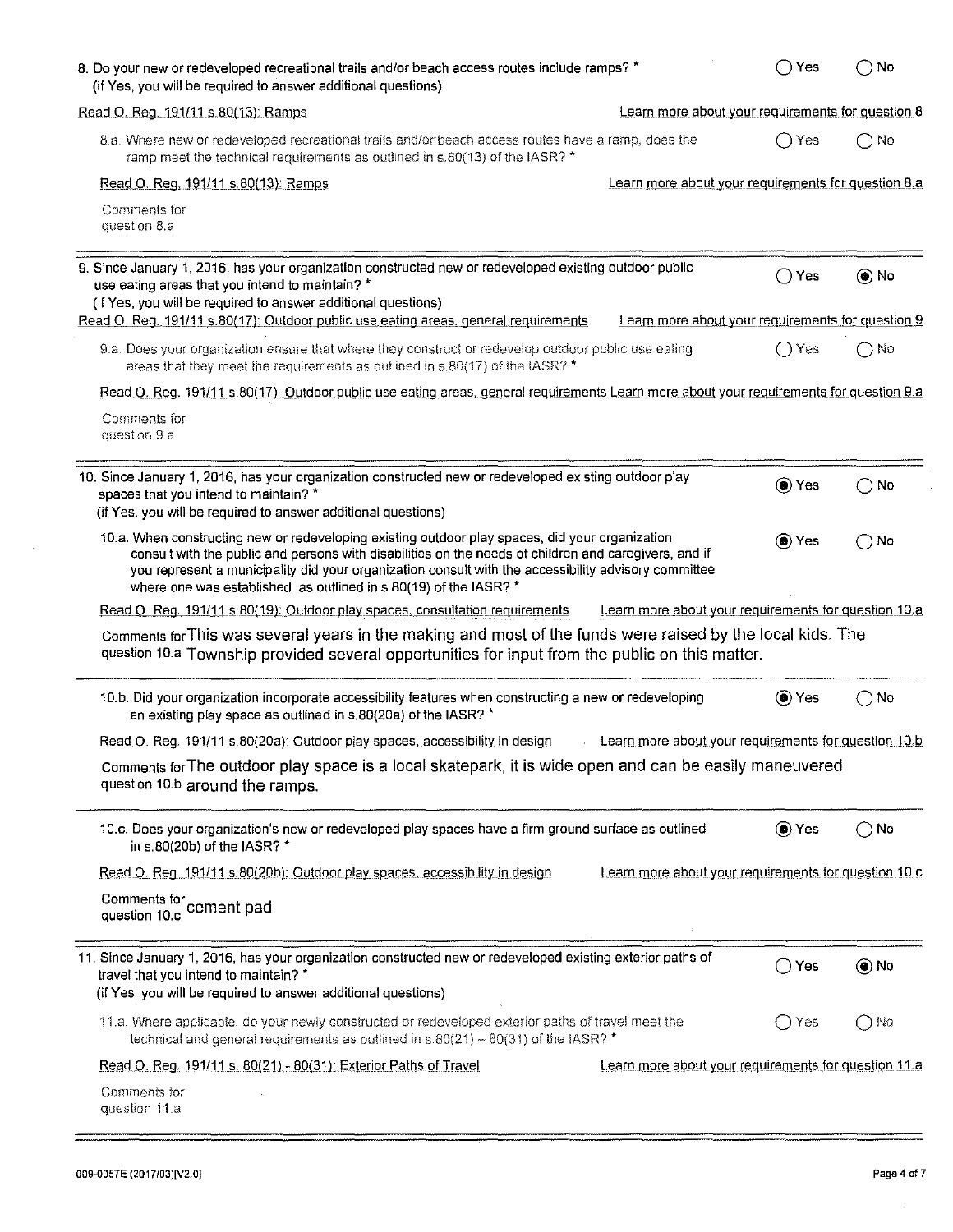| 12. Since January 1, 2016, has your organization constructed new or redeveloped existing off-street<br>parking facilities that you intend to maintain? *<br>(if Yes, you will be required to answer additional questions)                                                                                                                         | Yes                                                | () No         |
|---------------------------------------------------------------------------------------------------------------------------------------------------------------------------------------------------------------------------------------------------------------------------------------------------------------------------------------------------|----------------------------------------------------|---------------|
| 12.a. When constructing new or redeveloping off-street parking facilities that you intend to maintain, do<br>you ensure that the off-street parking facilities meet the accessibility requirements as outlined in<br>s.80(32) - 80(37) of the IASR? *                                                                                             | $\bigcap$ Yes                                      | () No         |
| Read O. Reg. 191/11 s.80(32) - 80(37): Accessible Parking<br>Learn more about your requirements for question 12.a                                                                                                                                                                                                                                 |                                                    |               |
| Comments for<br>question 12.a                                                                                                                                                                                                                                                                                                                     |                                                    |               |
| 13. Since January 1, 2016, has your organization constructed a new or replaced an existing service<br>counter? *<br>(if Yes, you will be required to answer additional questions)                                                                                                                                                                 | ◉ Yes                                              | $\bigcirc$ No |
| 13.a. Does your organization ensure that new or redeveloped service counters meet the technical<br>requirements as outlined in s.80(41) of the IASR? *                                                                                                                                                                                            | ◉ Yes                                              | $\bigcirc$ No |
| Read O. Reg. 191/11 s. 80(41): Service counters<br>Learn more about your requirements for question 13.a                                                                                                                                                                                                                                           |                                                    |               |
| Comments for<br>question 13.a                                                                                                                                                                                                                                                                                                                     |                                                    |               |
| 14. Since January 1, 2016, has your organization constructed new fixed queuing guides? *<br>(if Yes, you will be required to answer additional questions)                                                                                                                                                                                         | Yes<br>$\left(\begin{array}{c} \end{array}\right)$ | $\odot$ No    |
| 14.a. Does your organization ensure that new fixed queuing guides for obtaining services meet the<br>technical requirements as outlined in s.80(42) of the IASR? *                                                                                                                                                                                | ◯ Yes                                              | $\bigcirc$ No |
| Read O. Reg. 191/11 s.80(42): Fixed queuing guides<br>Learn more about your requirements for question 14.a                                                                                                                                                                                                                                        |                                                    |               |
| Comments for<br>question 14 a                                                                                                                                                                                                                                                                                                                     |                                                    |               |
| 15. Since January 1, 2016, has your organization constructed new or redeveloped existing waiting areas? *<br>(if Yes, you will be required to answer additional questions)                                                                                                                                                                        | $\bigcap$ Yes                                      | $\odot$ No    |
| 15.a. Does your organization ensure that new or developed fixed seating waiting areas meet the<br>technical requirements as outlined in s.80(43) of the IASR? *                                                                                                                                                                                   | Yes<br>- 1                                         | ( ) No        |
| Read O. Reg. 191/11 s.80(43); Waiting areas<br>Learn more about your requirements for question 15.a                                                                                                                                                                                                                                               |                                                    |               |
| Comments for<br>question 15.a                                                                                                                                                                                                                                                                                                                     |                                                    |               |
| 16. Does your organization's public spaces have accessible elements in place as required under the Design<br>of Public Spaces Standard of the IASR? *<br>(if Yes, you will be required to answer additional questions)<br>Read Q. Reg. 191/11 Part IV. 1: Design of public spaces standards<br>Learn more about your requirements for question 16 | ies Yes                                            | $\bigcirc$ No |
| 16.a. Does your organization's multi-year accessibility plan include procedures for preventative and<br>emergency maintenance of the accessible elements in public spaces, and for dealing with<br>temporary disruptions when accessible elements are not in working order as outlined in s.80(44) of<br>the IASR? *                              | $\odot$ Yes                                        | $\bigcirc$ No |
| Read O. Reg. 191/11 s.80(44). Maintenance of accessible elements<br>Learn more about your requirements for question 16.a                                                                                                                                                                                                                          |                                                    |               |
| Comments for<br>question 16 a                                                                                                                                                                                                                                                                                                                     |                                                    |               |

 $\lambda$ 

 $\hat{\mathcal{A}}$ 

-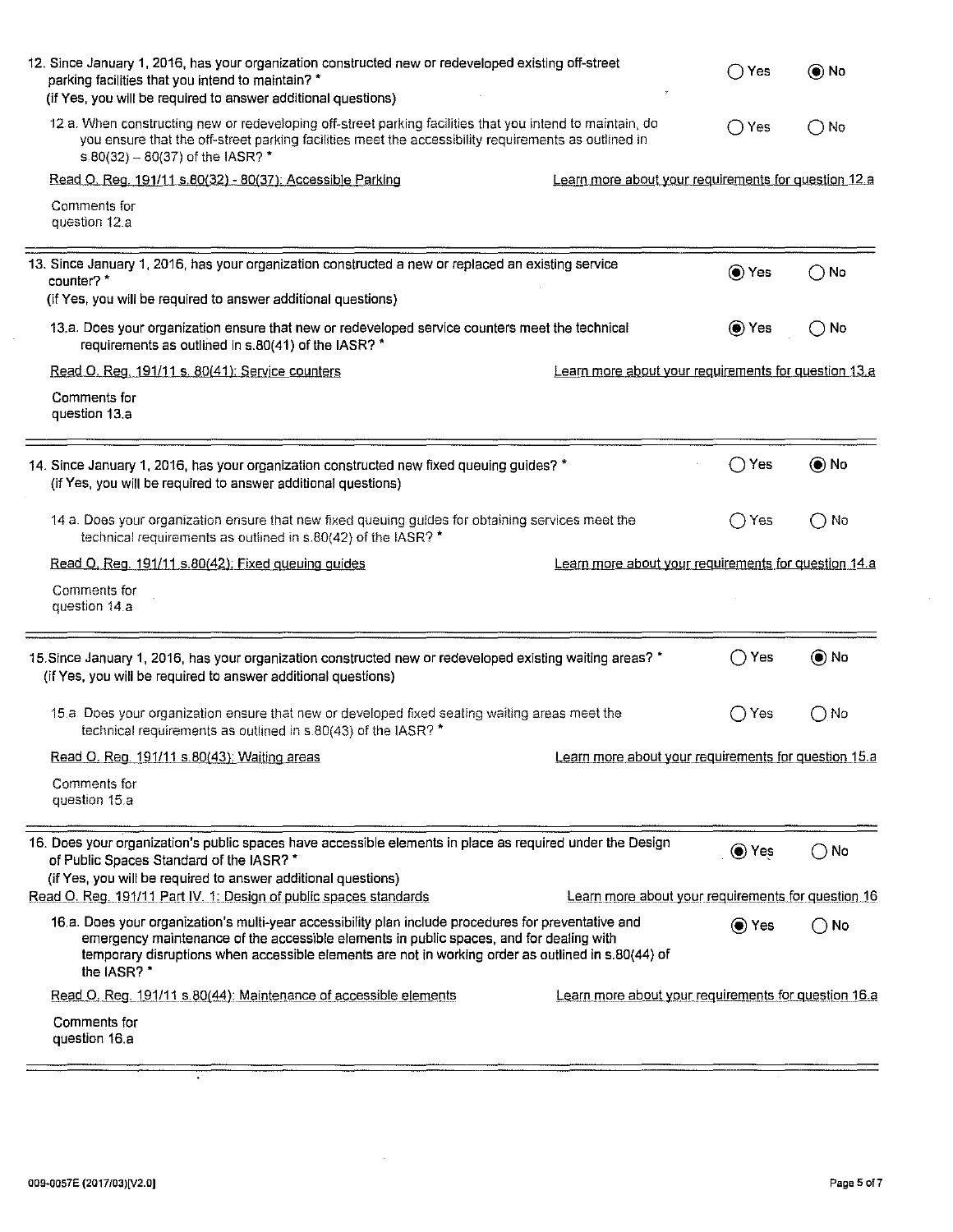| Provide accessible transportation services                                                                                                                                                                                                                         |                                                      |                      |                     |
|--------------------------------------------------------------------------------------------------------------------------------------------------------------------------------------------------------------------------------------------------------------------|------------------------------------------------------|----------------------|---------------------|
| 17. Does your organization provide conventional transportation services? *<br>(if Yes, you will be required to answer additional questions)                                                                                                                        |                                                      | Yes                  | $\circledbullet$ No |
| Read O. Reg. 191/11 Part IV - Transportation Standards: Definitions                                                                                                                                                                                                | Learn more about your requirements for question 17   |                      |                     |
| 17.a. Does your organization have electronic pre-boarding announcements of the route, direction,<br>destination or next major stop on its transportation vehicles, and do these announcements satisfy<br>the requirements set out in section 51, O, Reg. 191/11? * |                                                      | ∩ Yes                | ∩ No                |
| Read O. Reg. 191/11 s.51(2): Pre-boarding announcements                                                                                                                                                                                                            | Learn more about your requirements for question 17.a |                      |                     |
| Comments for<br>question 17.a                                                                                                                                                                                                                                      |                                                      |                      |                     |
| 17.b. Does your organization ensure that all destination points or available route stops are announced<br>through electronic means and legibly and visually displayed through electronic means? *                                                                  |                                                      | ∩ Yes                | $\bigcap$ No        |
| Read O. Reg. 191/11 s.52(2) - 52(3): On-board announcements                                                                                                                                                                                                        | Learn more about your requirements for question 17.b |                      |                     |
| Comments for<br>question 17.b                                                                                                                                                                                                                                      |                                                      |                      |                     |
| 18. Does your organization provide specialized transportation services? *<br>(if Yes, you will be required to answer additional questions)                                                                                                                         |                                                      | ◯ Yes                | $\circledcirc$ No   |
| Read O. Reg. 191/11 Part IV - Transportation Standards: Definitions                                                                                                                                                                                                | Learn more about your requirements for question 18   |                      |                     |
| 18.a. Does your organization follow the eligibility requirements as outlined in section 63 of the Integrated<br>Accessibility Standards Regulation? *                                                                                                              |                                                      | Yes                  | ∩No                 |
| Read O. Reg. 191/11 s.63: Categories of eligibility                                                                                                                                                                                                                | Learn more about your requirements for question 18.a |                      |                     |
| Comments for<br>question 18,a                                                                                                                                                                                                                                      |                                                      |                      |                     |
| 19. In the jurisdiction where you provide specialized transportation services, does another organization<br>provide conventional transportation services? *<br>(if Yes, you will be required to answer additional questions)                                       |                                                      | $\bigcap$ Yes        | $\bigcirc$ No       |
| 19.a. Does your organization ensure that it does not charge more than the highest fare charged for<br>conventional transportation services within the same jurisdiction? *                                                                                         |                                                      | Yes<br>$\rightarrow$ | () No               |
| Read O. Reg. 191/11 s 66: Fare parity                                                                                                                                                                                                                              | Learn more about your requirements for question 19.a |                      |                     |
| Comments for<br>question 19.a                                                                                                                                                                                                                                      |                                                      |                      |                     |
| 19.b. Does your organization ensure that it has, at minimum, the same hours and days of service as any<br>one of the conventional transportation service providers within the same jurisdiction? *                                                                 |                                                      | $\bigcap$ Yes        | ∩No                 |
| Read O. Reg. 191/11 s.70: Hours of service                                                                                                                                                                                                                         | Learn more about your requirements for question 19.b |                      |                     |
| Comments for<br>question 19.b                                                                                                                                                                                                                                      |                                                      |                      |                     |
| 20. Other than the requirements cited in the above questions, is your organization complying with all other<br>requirements in effect under the Integrated Accessibility Standards Regulation? *                                                                   |                                                      | ⊙ Yes                | $\bigcirc$ No       |
| Read O. Reg. 191/11: Integrated Accessibility Standards                                                                                                                                                                                                            | Learn more about your requirements for question 20   |                      |                     |
| Comments for<br>question 20                                                                                                                                                                                                                                        |                                                      |                      |                     |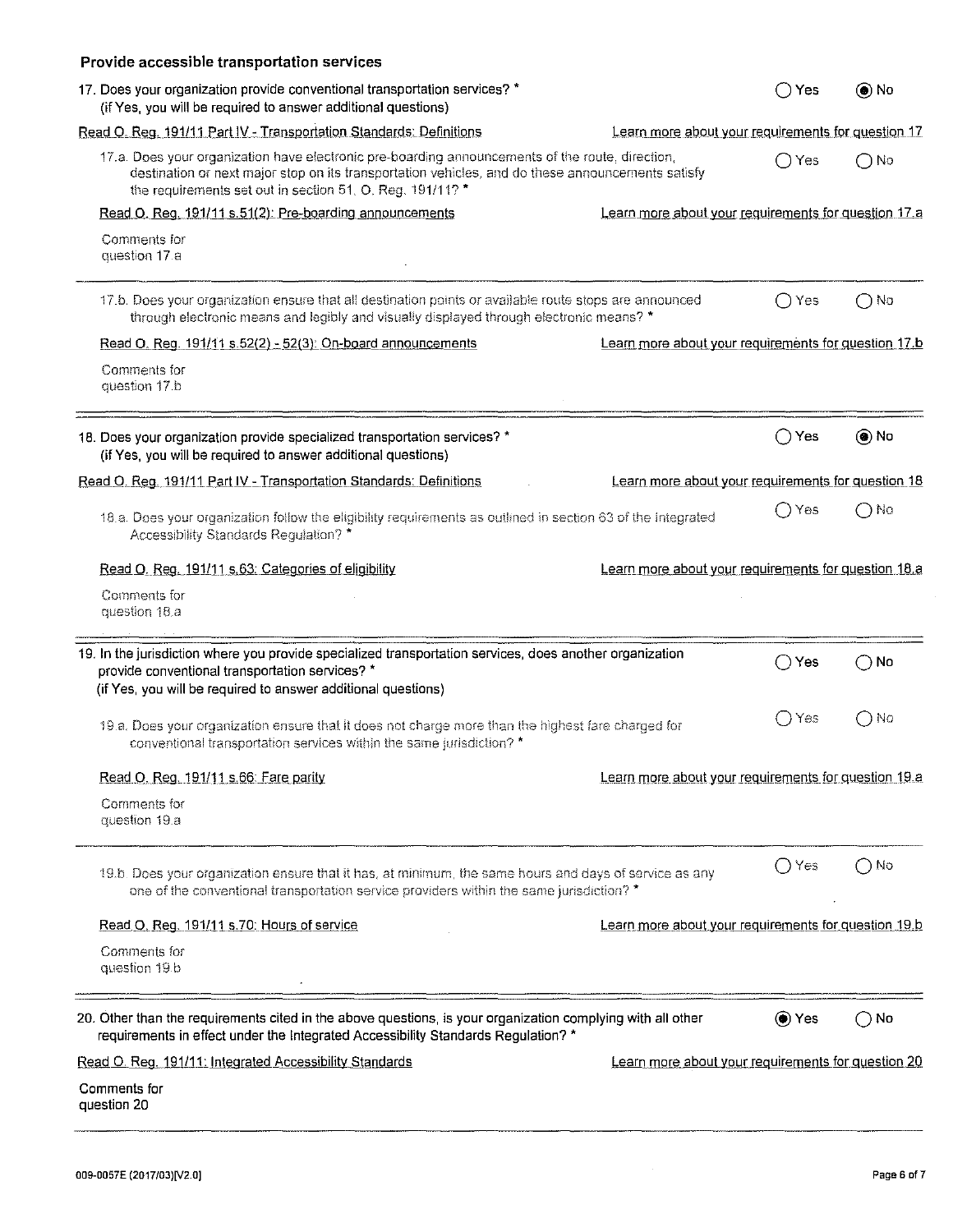

| Organization category Designated Public Sector                           | Number of employees range $50+$ |
|--------------------------------------------------------------------------|---------------------------------|
| Filing organization legal name The Corporation of the Township of Scugog |                                 |

Filing organization business number (BN9) 106985120

Fields marked with an asterisk (\*) are mandatory.

## D. Accessibility compliance report summary

**Your responses to the questions on your accessibility report indicate that your organization is in compliance with AODA standards.** 

Your organization may be audited to verify compliance.

### E. Accessibility compliance report certification

Section 15 of the Accessibility for Ontarians with Disabilities Act, 2005 requires that accessibility reports include a statement certifying that all the required information has been provided and is accurate, signed by a person with authority to bind the organization(s).

Note: it is an offence under the Act to provide false or misleading information in an accessibility report filed under the AODA.

The certifier may designate a primary contact for the Accessibility Directorate to contact the organization(s); otherwise the certifier will be the **main contact.** 

Certifier: Someone who can legally bind the organization(s).

Primary Contact: The person who will be the main contact for accessibility issues.

#### Acknowledgement

 $|\nabla|$  I certify that I have the authority to bind all organizations specified in Section A of this form, \*

 $|\overline{y}|$  I certify that all the required information has been included in this report, and,  $^*$ 

 $|\nabla|$  I certify that the information in this report is accurate.  $*$ 

Certification date (yyyy-mm-dd) • 2017-07-17

#### Certifier information

| Last name *                               |                         |     | First name *           |           |                               |  |
|-------------------------------------------|-------------------------|-----|------------------------|-----------|-------------------------------|--|
| Harrison                                  |                         |     | <b>Christy</b>         |           |                               |  |
| Position title                            | Business phone number * | 115 | l Extension            |           |                               |  |
| Administrator                             | 905 985-7346            |     | Check here if TTY      |           |                               |  |
| Email <sup>*</sup><br>charrison@scugog.ca |                         |     | Alternate phone number | Extension | l Fax number<br> 905 985-9914 |  |

#### Primary contact for the organizatlon(s)

 $|\nabla|$  Check if the primary contact is same as the certifier

| Last name *<br>Harrison                                                              |  |  | l First name *<br>l Christv      |                        |             |                               |
|--------------------------------------------------------------------------------------|--|--|----------------------------------|------------------------|-------------|-------------------------------|
| Position title *<br>Business phone number *<br>115<br>1905 985-7346<br>Administrator |  |  | l Extension<br>Check here if TTY |                        |             |                               |
| Email *<br>charrison@scugog.ca                                                       |  |  |                                  | Alternate phone number | l Extension | l Fax number<br> 905 985-9914 |